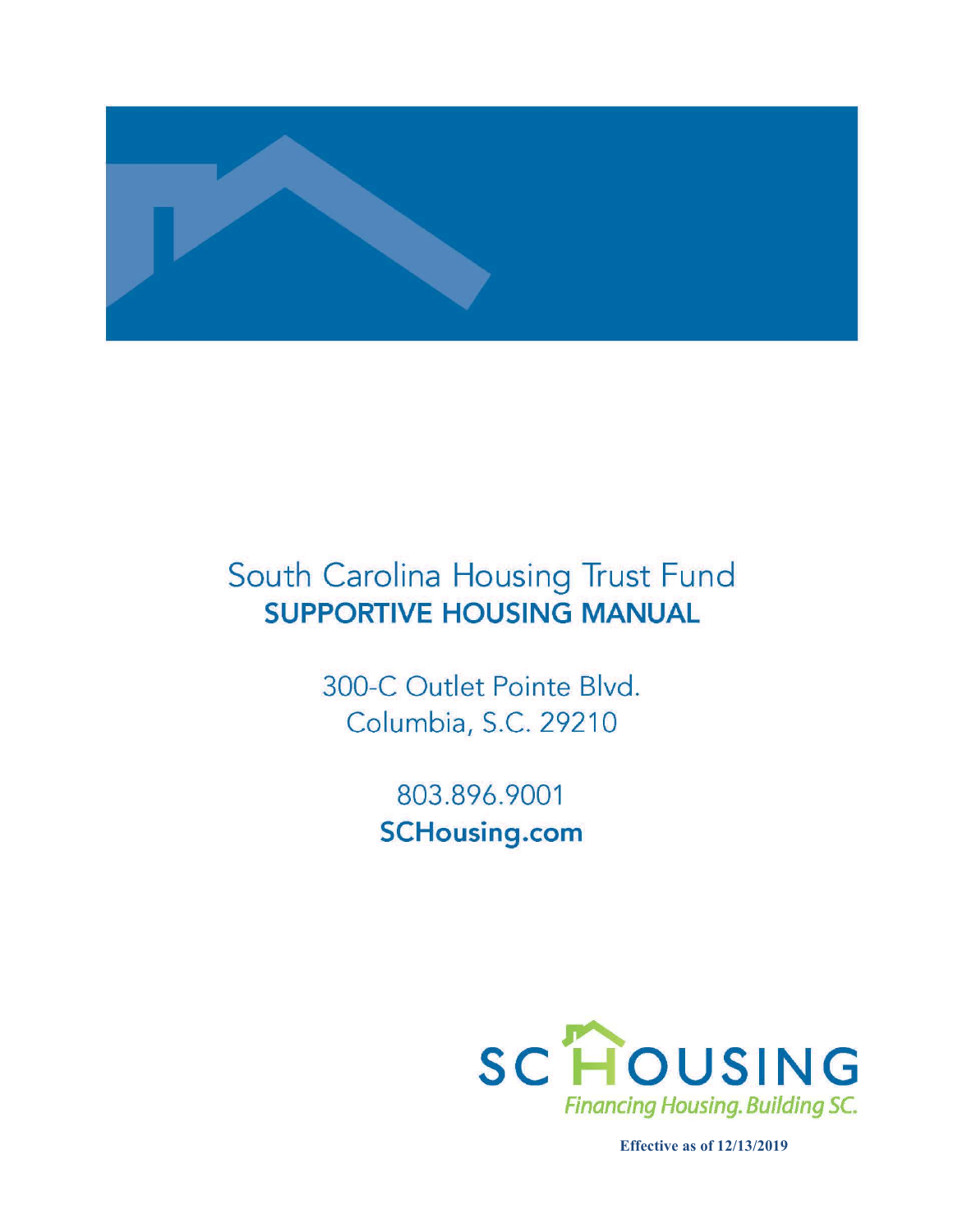# **Table of Contents**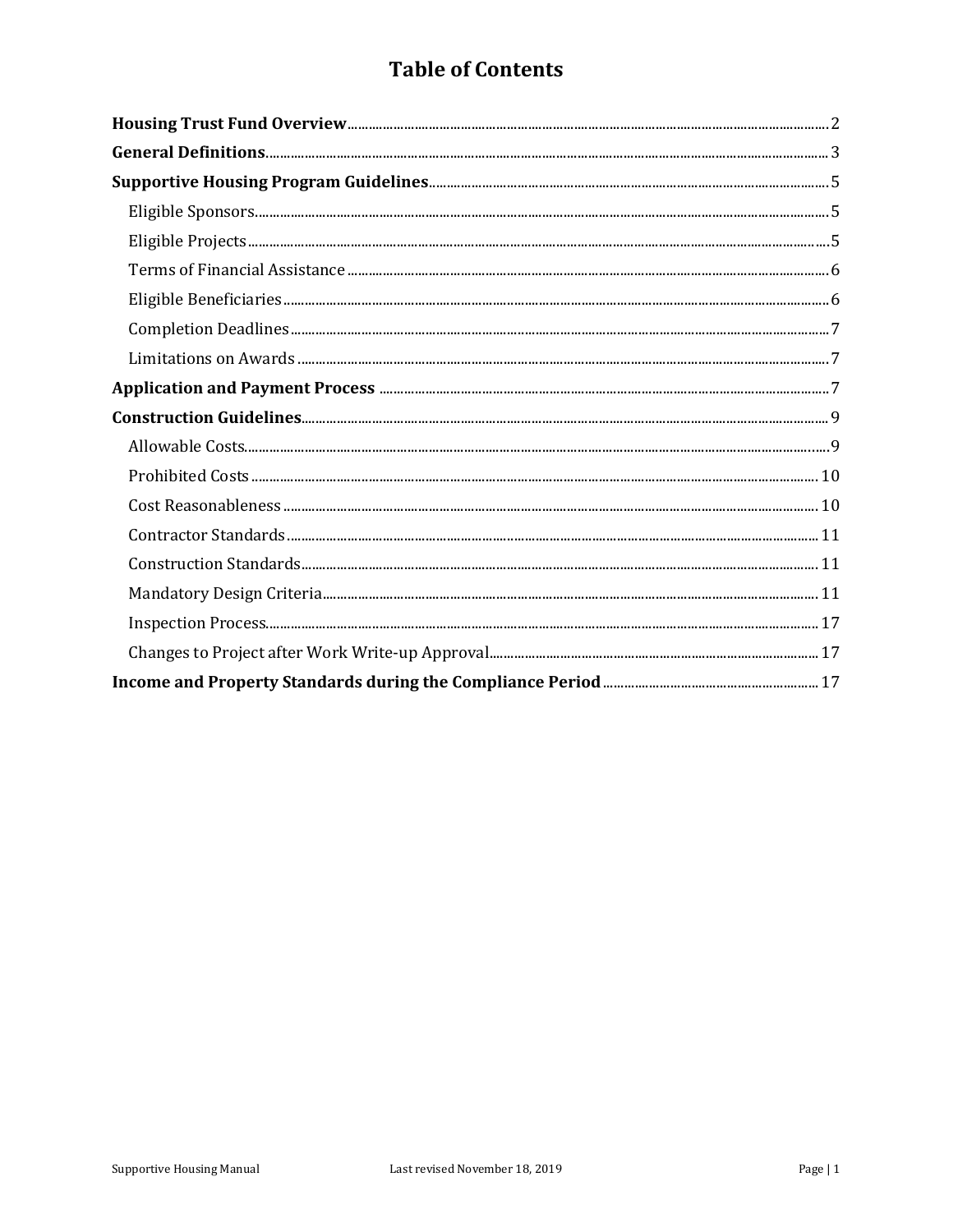## **Housing Trust Fund Overview**

The South Carolina Housing Trust Fund (HTF) is a state funded program designed to provide financial assistance in the development and preservation of safe, decent, sanitary and affordable housing for low income households within the State of South Carolina. The HTF accelerates the state's response to the production of affordable housing through innovative financing used by the nonprofit and private sectors. It builds partnerships among government, qualified nonprofits, for profits, and those in need of affordable housing. It strives to maximize the utilization of federal, state and/or other housing assistance programs in leveraging other public and private resources in creating additional affordable housing units.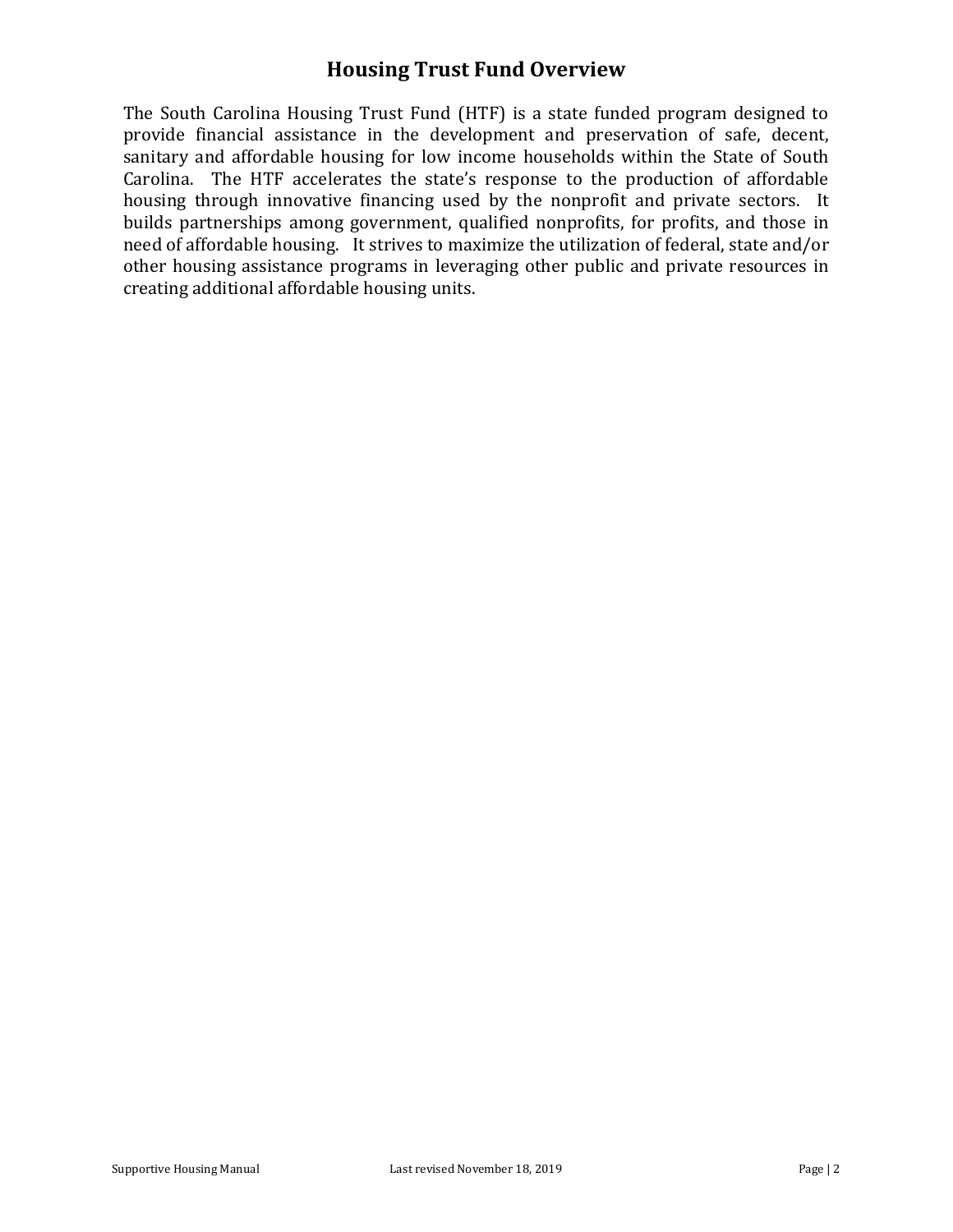# **General Definitions**

**Application** - The completed forms, schedules, attachments, and any additional documentation requested in HTF application package.

**Change Order –** A request to change a project that has received an approved initial inspection by an Authority inspector. Such changes include but are not limited to, any change to the Work Writeup, a change in Contractor or Subcontractor, etc.

**Compliance Period** - The twenty (20) year time period that program restrictions are in effect. The compliance period begins on the date the note and mortgage are executed. If the project is sold prior to the end of the compliance period, the amount of the Housing Trust Fund award as evidenced and defined in the note becomes due and payable.

**Compliance Period** - The twenty (20) year time period that program restrictions are in effect regarding housing occupancy. The compliance period begins on the date the note and mortgage are executed. If the project is sold prior to the end of the compliance period, the amount of the Housing Trust Fund award as evidenced and defined in the note becomes due and payable.

**Contractor –** The contractor selected for the project that must meet the contractor standards outlined in this manual.

**Funding Agreement** - The written contract between the South Carolina State Housing Finance and Development Authority and the Sponsor. It contains the terms and conditions of the Housing Trust Fund award, states the award amount, the project's purpose, and the beneficiaries being served.

**HTF** – The South Carolina Housing Trust Fund as administered by the SC Housing.

**Nonprofit** – An organization that is exempt from income tax under section 501 (c) (3) or 501 (c) (4) of the Internal Revenue Code of 1986 as amended and registered with the South Carolina Secretary of State.

**Shelter** - A facility with the primary purpose of providing temporary or transitional housing for clients, tenants, persons such as homeless, veterans, disabled individuals or families. Individuals and families may live in shelter housing for up to twelve (12) months.

**Single Room Occupancy (SRO)** - Housing (consisting of single room dwelling units) that is the primary residence of its occupant or occupants. The unit must contain either food preparation or sanitary facilities (and may contain both) if the project consists of new construction, conversion of non-residential space, or reconstruction. For acquisition or rehabilitation of an existing residential structure or hotel, neither food preparation nor sanitary facilities are required to be in the unit. If the units do not contain sanitary facilities, the building must contain sanitary facilities that are shared by tenants.

**Sponsor** - An approved nonprofit organization or unit of local government.

**Supportive Housing** - A successful, cost-effective housing model that links affordable rental housing with access to community-based supportive services for special needs populations, such as people with disabilities and/or people experiencing homelessness, that helps individuals and families live more stable and productive lives.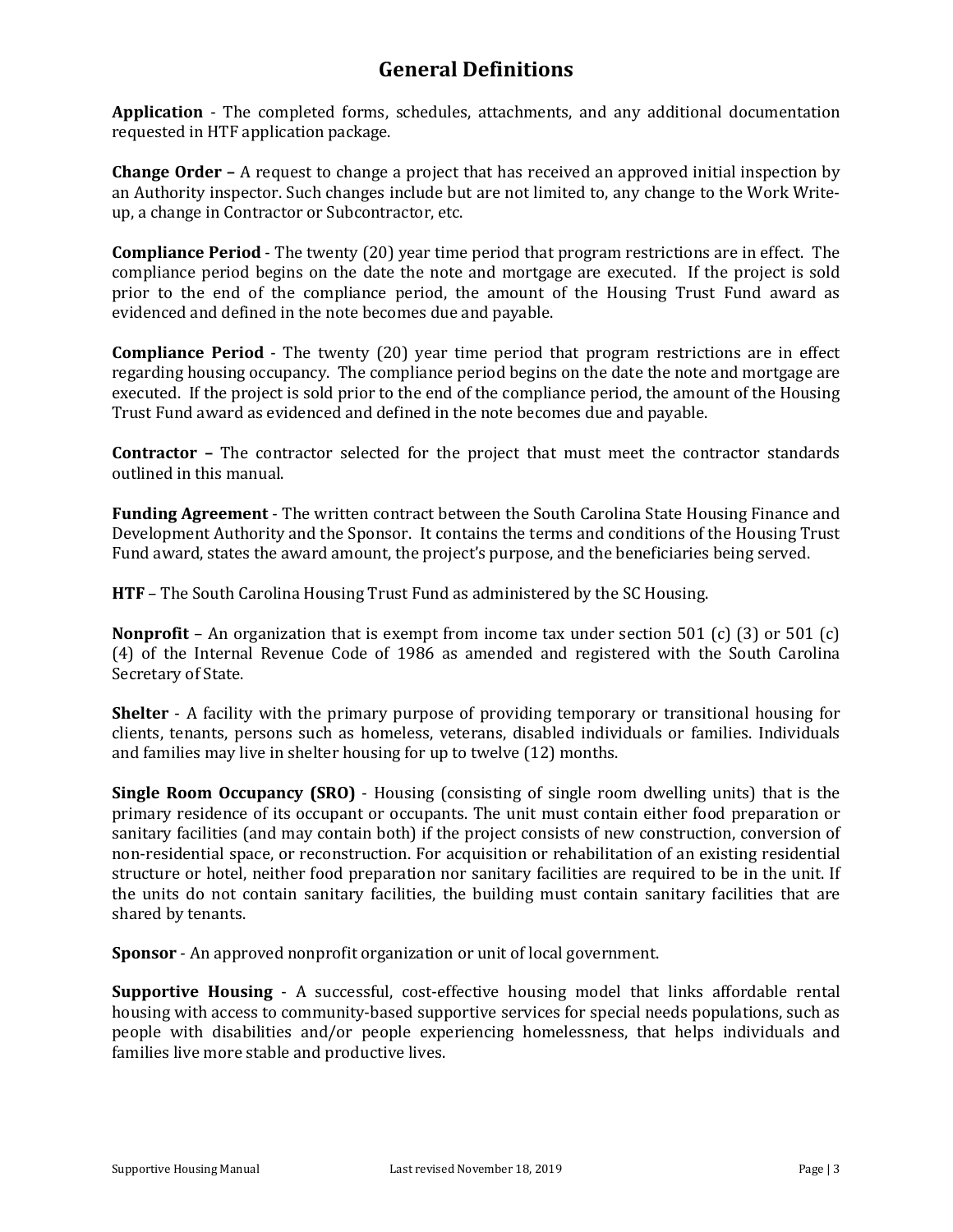**Supportive Services** - Services provided to meet the needs of persons residing in transitional or supportive housing facilities. They include childcare, job training, life skills training, mental health counseling, etc. and must be on-going throughout the entire affordability period (20 years).

**Transitional Housing** – Temporary housing in which the goal is the successful movement of persons such as homeless, veterans, disabled individuals and families to permanent housing. Individuals and families may live in transitional housing for up to twenty four (24) months.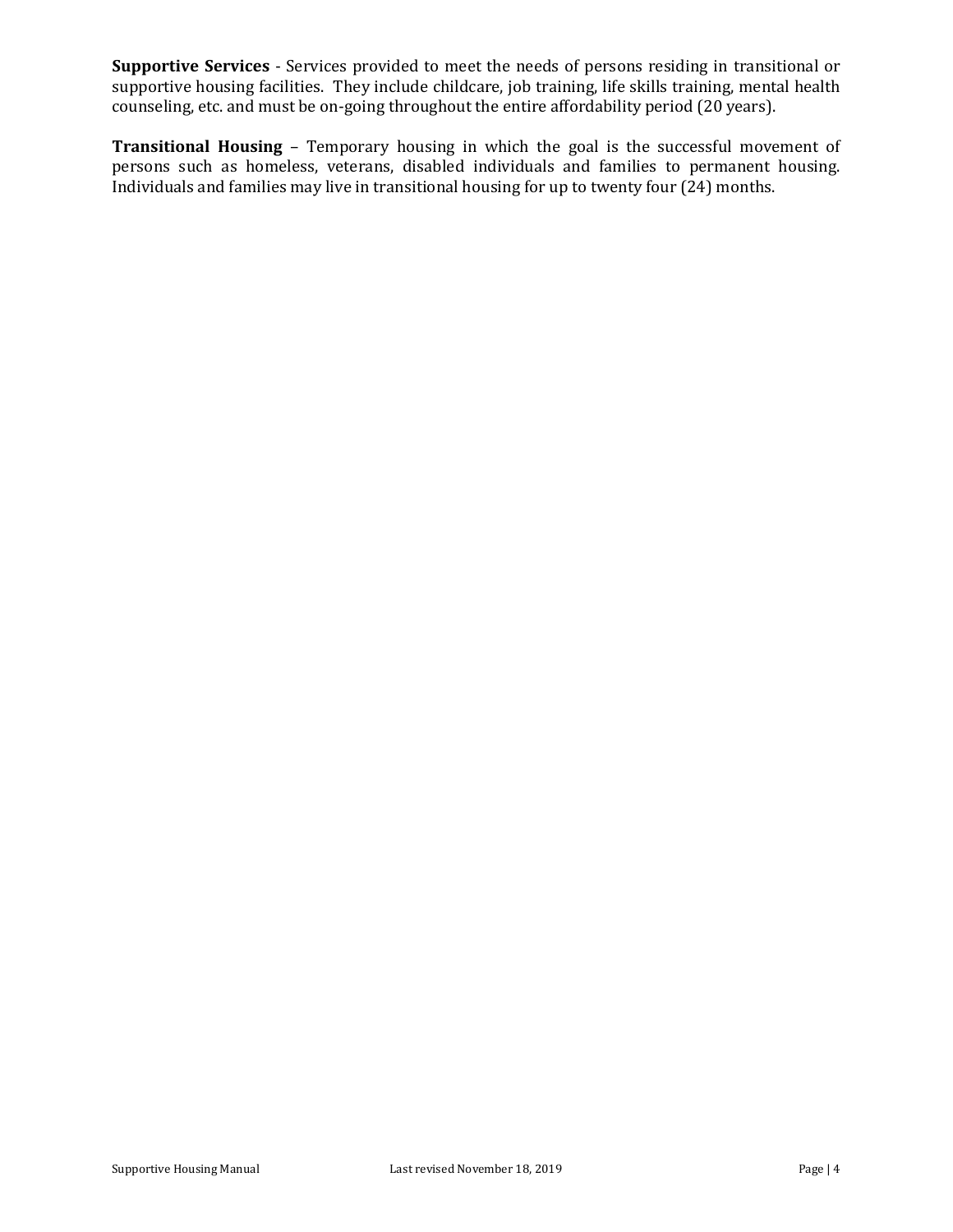# **I. Supportive Housing Program Guidelines**

The Supportive Housing Program is designed to provide financing to eligible Sponsors for the purpose of funding Supportive Housing projects. This type of housing may include Shelters or Transitional Housing. Rental housing only properties are not eligible properties under the Supportive Housing activity.

Funds are available for new construction, rehabilitation and/or acquisition with rehabilitation of a residential building(s) containing at least one  $(1)$  or more housing units or single room occupancy (SRO) units which will serve persons at or below fifty percent (50%) of the area median income. Funds may also be used to convert a non-residential building into a residential building or to demolish an existing dwelling(s) to be replaced with a new building. All awards are subject to the HTF statutes and regulations and all other applicable Authority requirements.

All necessary forms for applications, change orders, draws, inspections, etc. can be downloaded from our website at[: http://www.schousing.com/Home/SCHousingTrustFund](http://www.schousing.com/Home/SCHousingTrustFund)

#### **A. Eligible Sponsors:**

Units of Local Governments (cities, towns and counties) and approved nonprofits are the only eligible Sponsors for this activity. The approval process for nonprofits is contained in the Application for Nonprofit Participation Manual. Applications contained in the Application for Nonprofit Participation Manual. submitted by organizations that are not approved by SC Housing will be returned.

Eligible Sponsors must have documented successful experience operating Supportive Housing projects within the past seven (7) years. The Sponsor must include the following with its application:

- A list of staff members coordinating the project
- A listing of completed projects including the project address, target population, number of units, services provided, funding sources and the amount of funding awarded from each source.
- Third party letters documenting the Sponsor's material participation in operating supportive housing projects.

#### **B. Eligible Projects:**

Only one HTF award will be awarded per project and the application must be sitespecific. The deed or purchase option for the proposed project must be in the name of the Sponsor at the time of application. Scattered sites are not eligible for funding unless they are contiguous sites joined by the same property line.

Sponsors must commit to and provide at least three (3) supportive services appropriate for the Supportive Housing population, such as; childcare, job training, mental health counseling, etc. At least one (1) of the three (3) Supportive Services must be provided by an outside agency or from other appropriate state agencies such as DDSN, DMH, DHHS, etc. The supportive services must be documented through a formal arrangement which can be a letter of support or commitment from the service agency providing the service or a copy of a Memorandum of Agreement (MOA) between the sponsor and the service agency. Letters and MOAs should include the frequency of services, location of services, etc.

Manufactured Housing/Mobile Homes are not eligible properties under the Group Homes activity.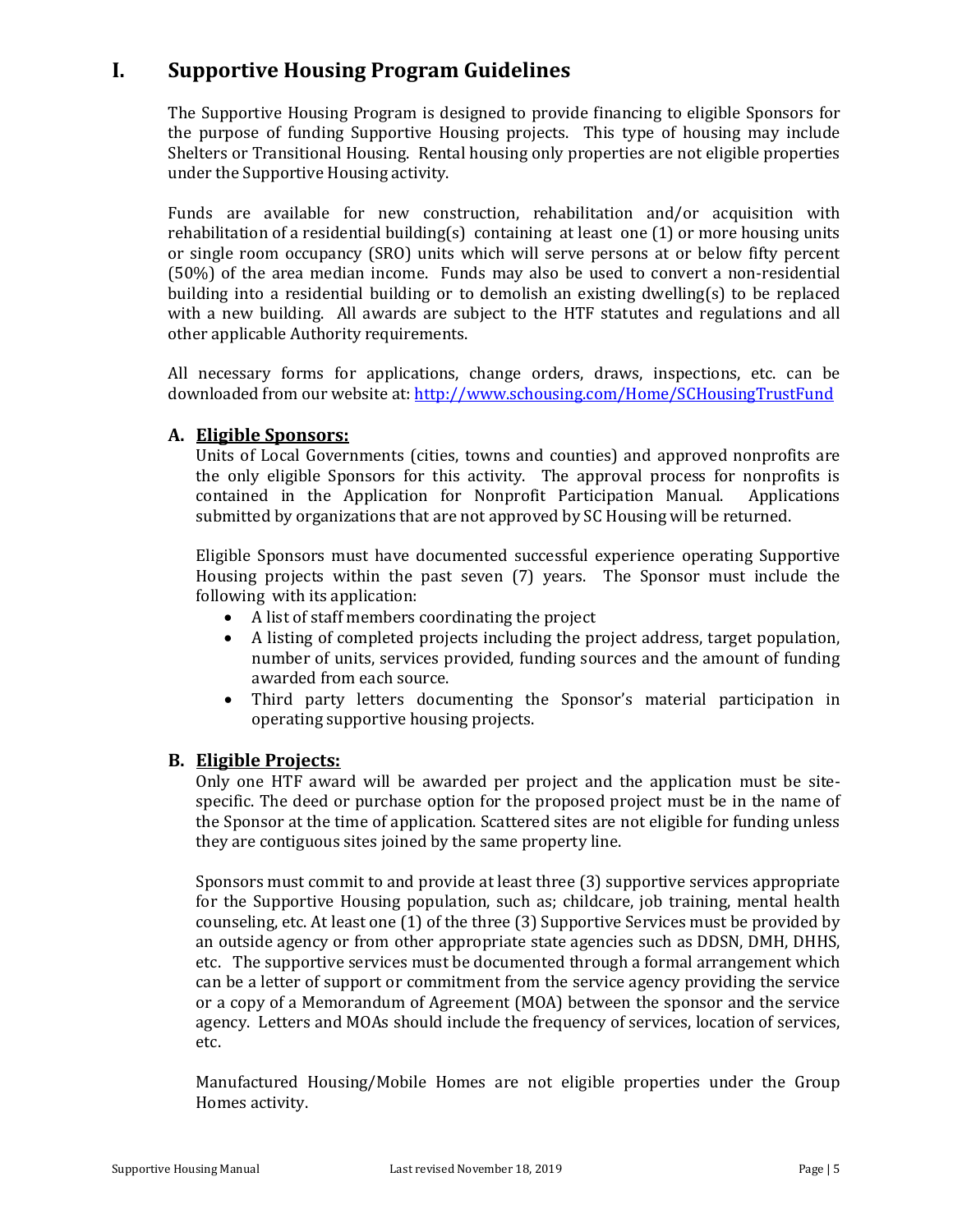#### **C. Terms of Financial Assistance**:

| <b>Maximum Subsidy per Project:</b>                            | The lesser of \$300,000 or 75% of the<br>Total Development Cost (TDC). |  |
|----------------------------------------------------------------|------------------------------------------------------------------------|--|
| Commitment(s) from other sources<br>at the time of application | A minimum of 25% of the requested<br>HTF Award.                        |  |
| <b>Maximum Developer Fee:</b>                                  | Not more than 10% of the HTF Award                                     |  |

Approved nonprofits may access the funds in the form of a deferred forgivable loan. The loan is forgiven if the project is used for the authorized purpose during the Compliance Period. Units of Local Government may access the funds in the form of a one percent (1%) loan with a twenty (20) year term and amortization period.

As shown above, sponsors are required to use other funding sources in conjunction with HTF and must provide a commitment letter(s) from each funding source at the time of application submission. Additionally, the Sponsor must provide documentation of at least one year of operating subsidy for the project. Rental income may not account for more than fifty percent (50%) of the operating subsidy. The remaining operating subsidy, if from a third party, must already be committed to the project. If donations are to be used, then the bank statements showing funds on hand must be provided.

Funds for acquisition will only be awarded if the property is currently under a purchase option or has been purchased within the last twelve (12) months.

Reserve Requirements: Developments are required to establish and make annual contributions to replacement reserves in an amount of three hundred dollars (\$300) per unit, per year until the account reaches \$3,000 per unit. Operating reserve must be established and maintained in the amount equal to three months of projected operating expenses. Operating reserves are funded initially from development costs and replenished, when used, from operating cash flow.

#### **D. Eligible Beneficiaries:**

The project must serve very low-income households, with gross annual incomes that do not exceed fifty percent (50%) of the area median income. Current income limits are available on SC Housing's website at:

[http://www.schousing.com/Home/PartnerIncomeLimits.](http://www.schousing.com/Home/PartnerIncomeLimits)

Income verification documentation must be available on site for all anticipated annual income for each resident, and must not be older than six (6) months from the date of the resident first occupying the unit.

1. Annual Income is determined by taking the total income from all sources for the twelve month period preceding the date of certification of income.

Annual income includes, but is not limited to:

• gross income, the full amount before any payroll deductions, of wages and salaries;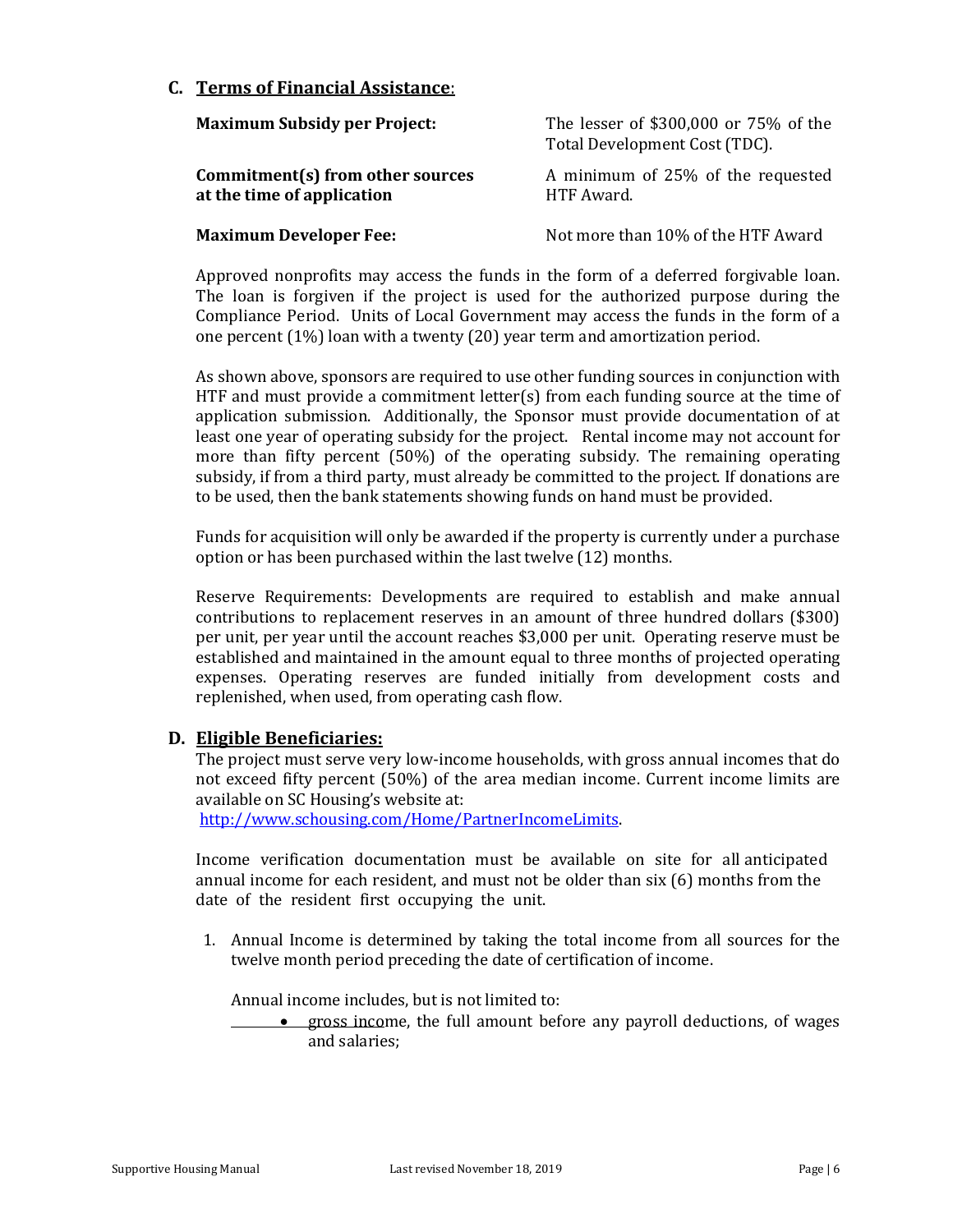- overtime pay;
- commissions;
- fees;
- tips:
- bonuses, and other compensation for personal services;
- the net income from the operation of a business or profession;
- interest, dividends, and other net income of any kind from real or personal property;
- the full amount of periodic payments received from social security, annuities, insurance policies, retirement funds, pensions, disability or death benefits and other similar types of periodic receipts. This includes a lump-sum payment for the delayed start of a periodic payment other than Supplemental Security Income;
- payments in lieu of earnings, such as unemployment and disability compensation, worker's compensation and severance pay; welfare assistance;
- periodic and determinable allowances, such as alimony and child support payments;
- regular contributions or gifts received from persons not residing in the dwelling;
- all regular pay, special pay and allowances of a member of the Armed Forces (other than pay for hazardous duty).
- 2. Beneficiaries who report zero income for the twelve (12) months preceding the date of application submission must each provide all of the following documentation:
	- Certification of Zero Income (HTF-3C) form, including a narrative explaining the circumstances resulting in zero income.
	- A copy of federal income tax returns that are not more than one (1) year old or from the prior tax year. The tax returns must have all pertinent information correctly identified and all schedules included. If tax returns do not exist, please indicate such on the Certification of Zero Income (HTF-3C) form.

### **E. Completion Deadlines:**

Sponsors must complete each group home project within the twelve (12) month completion deadline specified in the Funding Agreement or SC Housing may not disburse funds and may revoke remaining funds awarded. For larger projects, additional time to complete the project may be allowed; however, the request for such must be included at the time of application submission.

HTF awards may be terminated at any time prior to the award expiration date due to documented evidence of unsatisfactory productivity.

#### **F. Limitations on Awards:**

Sponsors may not have more than one (1) supportive housing project open at a time.

### **II. Application and Payment Process**

Applications for HTF Supportive Housing projects are accepted during four (4) designated funding cycles. For a list of funding cycle/applications deadlines, please visit: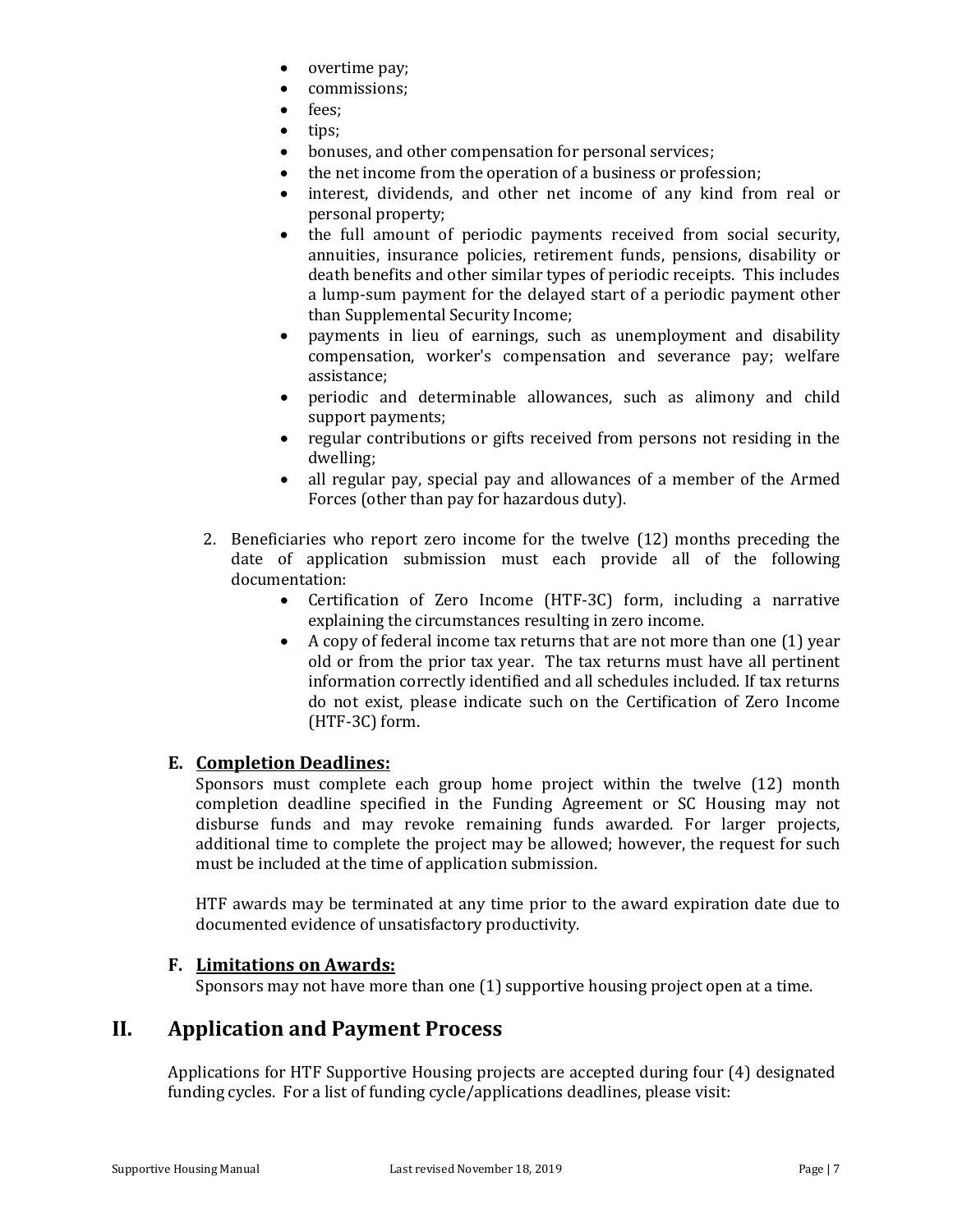#### <http://www.schousing.com/HOME/SCHousingTrustFund>

In order to be considered, applications must be received in our office prior to the close of business on the submission deadline date.

Applications may be emailed to [Development@SCHousing.com](mailto:Development@SCHousing.com) or may be delivered by mail, other shipping service, or by hand delivery as follows:

SC Housing Finance and Development Authority Attn: Development Division, HTF Supportive Housing Application 300-C Outlet Pointe Blvd Columbia SC 29210

The application must be complete and all applications must be self-contained. SC Housing will not rely on any previously submitted information, written or verbal, to evaluate the applications in any given quarterly funding cycle.

Once an application is received, SC Housing reviews the application for completeness. The Sponsor will receive a letter of notification as to any missing or incomplete items. If the requested information is not provided within thirty (30) days, then the application will be deemed withdrawn.

If an application is complete, it will be processed as follows:

- 1. The application will be reviewed by underwriting staff to ensure project feasibility and longevity.
- 2. The inspections department will perform a preliminary review of the proposed site plans/work write up and may schedule a site visit.
- 3. If the application meets all the general guidelines and eligibility requirements of the program, SC Housing will recommend it to the Board of Commissioners for approval.
- 4. If approved, a Funding Agreement is mailed to the Sponsor for execution, along with a request for closing attorney information and an HTF loan closing date.
	- a. The closing attorney selected by the Sponsor must be licensed to practice before the courts of the State of South Carolina, with a portion of his/her practice related to real estate matters. The Sponsor must provide the following information:
		- 1. Name, address, and telephone number of the closing attorney
		- 2. Attorney's professional association biography
		- 3. Copy of Errors and Omissions policy
	- b. If all or any portion of the HTF loan is to be used to pay for the acquisition of a property, the Sponsor must provide the closing attorney information and a Request for Payment (HTF-4A) at least three (3) weeks prior to closing.
- 5. Once the executed Funding Agreement, closing date and attorney information is returned to SC Housing, HTF loan documents can be mailed to the closing attorney.
- 6. Sponsors may be required to attend an implementation workshop. The purpose of this workshop is to prepare Sponsors to fulfill program, construction and financial requirements.
- 7. Construction/rehabilitation may not begin until the loan closing has occurred and all SC Housing required documents have been executed, filed with the county as required, building permits have been obtained and provided to SC Housing, and if new construction, the plans and specifications have been approved by SC Housing's Construction Manager.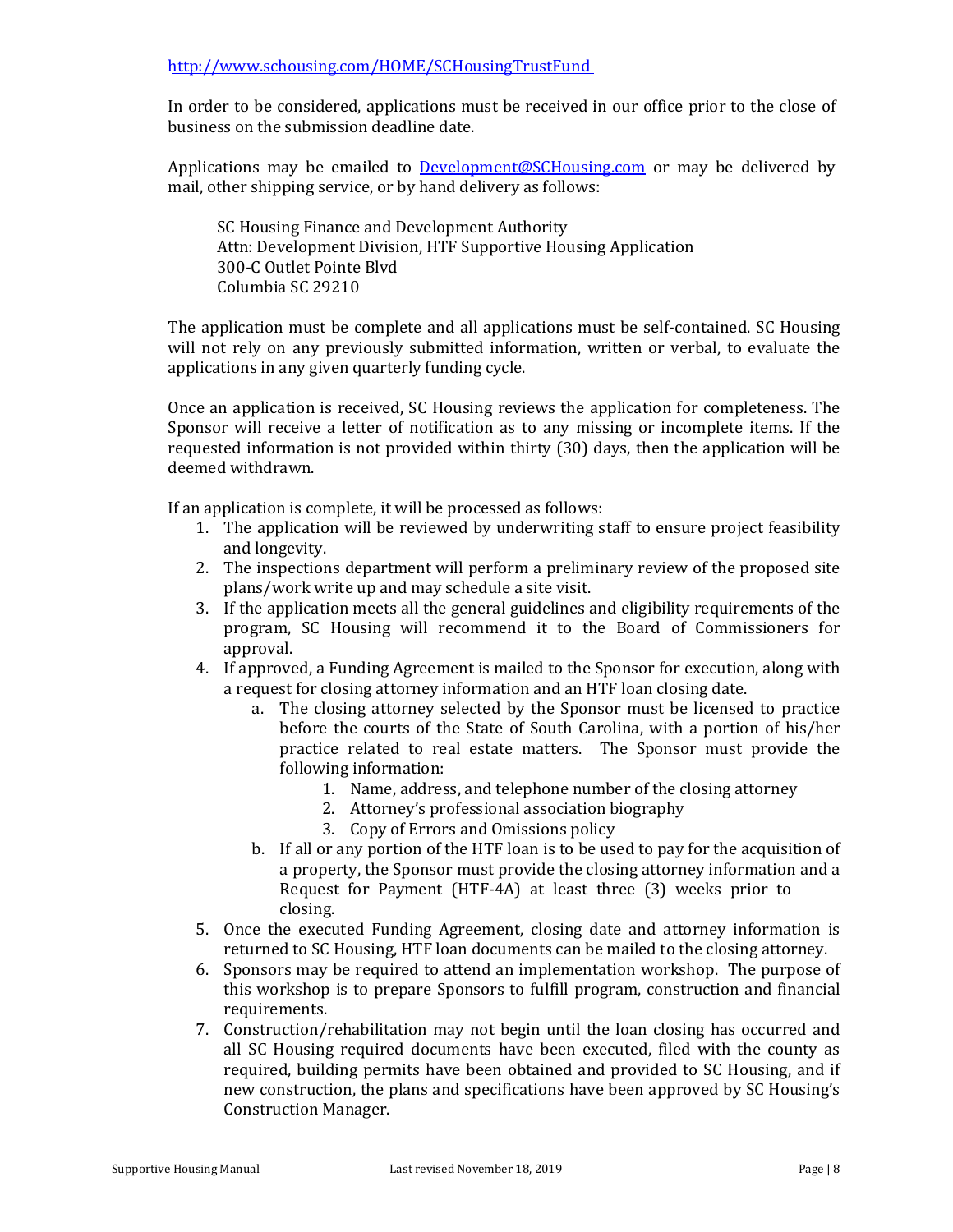- 8. HTF Sponsors are required to submit a quarterly performance Project Report (HTF-2E) through completion of the project. Additionally, the construction schedule will include specific accomplishments that will require an SC Housing inspection. Should SC Housing inspectors not be notified and work continues without SC Housing inspector approval, HTF funds may be immediately rescinded and the nonprofit sponsor suspended from the HTF Program. Following are the minimum construction landmarks requiring an inspection:
	- a. Foundation completion once slab is poured or crawl space completed.
	- b. Dried-in inspection framing complete to include windows and doorways, and exterior wrapped.
	- c. Rough-in inspection to include electrical, plumbing, HVAC, and insulation.
	- d. Approximately 75% completion or when interior doors, trim, kitchen cabinets, etc. are installed, whichever comes first.
	- e. 100% completion.

All payment requests not related to acquisition must be submitted on SC Housing's Request for Payment (HTF-4A) form and will be disbursed as construction draws. Draws will only be processed after the HTF loan closing has taken place and the HTF mortgage has been recorded. Payments will **not** be disbursed until the construction progress has been inspected and approved by SC Housing. The Sponsor will be contacted upon receipt of the Request for Payment and Inspection form to schedule an inspection. The following items must accompany the payment request:

- 1. (HTF-2A) Inspection Request Form
- 2. Approved final inspection from local building department.
- 3. Pictures of completed rehabilitation to date
- 4. (HTF-4B) Request for Payment
- 5. Required documentation for payment of hard and soft costs
- 6. Construction progress report or AIA documents

Once the inspection has been conducted and the work progress has been approved, the Program Coordinator will request the funds. Payment requests are typically processed within fourteen (14) days.

### **III. Construction Guidelines**

The Sponsor must ensure a physical on-site repair assessment is completed by their contractor prior to the submission of an application. Sponsors are required to submit itemized work write-ups for rehabilitation properties or plans and specifications (including all detailed costs) for new construction property with the initial application. Detailed, itemized information must be submitted and should include costs identified separately by line item. The Sponsor must use the SC Housing's Work Write-up (HTF-35) form. The Work Write-up (HTF-35) must be completed by the Contractor and be submitted as part of the application.

Each page of the Work Write -up must have original signatures and dates from the Sponsor and Contractor. It must contain complete information regarding the Contractor and Subcontractors and costs for each line item must be reported separately.

#### **A. Allowable Costs**

All Work Write-ups must reflect the allowable costs and item/material specifications listed on the Construction Cost Sheet. The Construction Cost Sheet can be found on SC Housing's HTF webpage at:

<http://www.schousing.com/Home/SCHousingTrustFund>.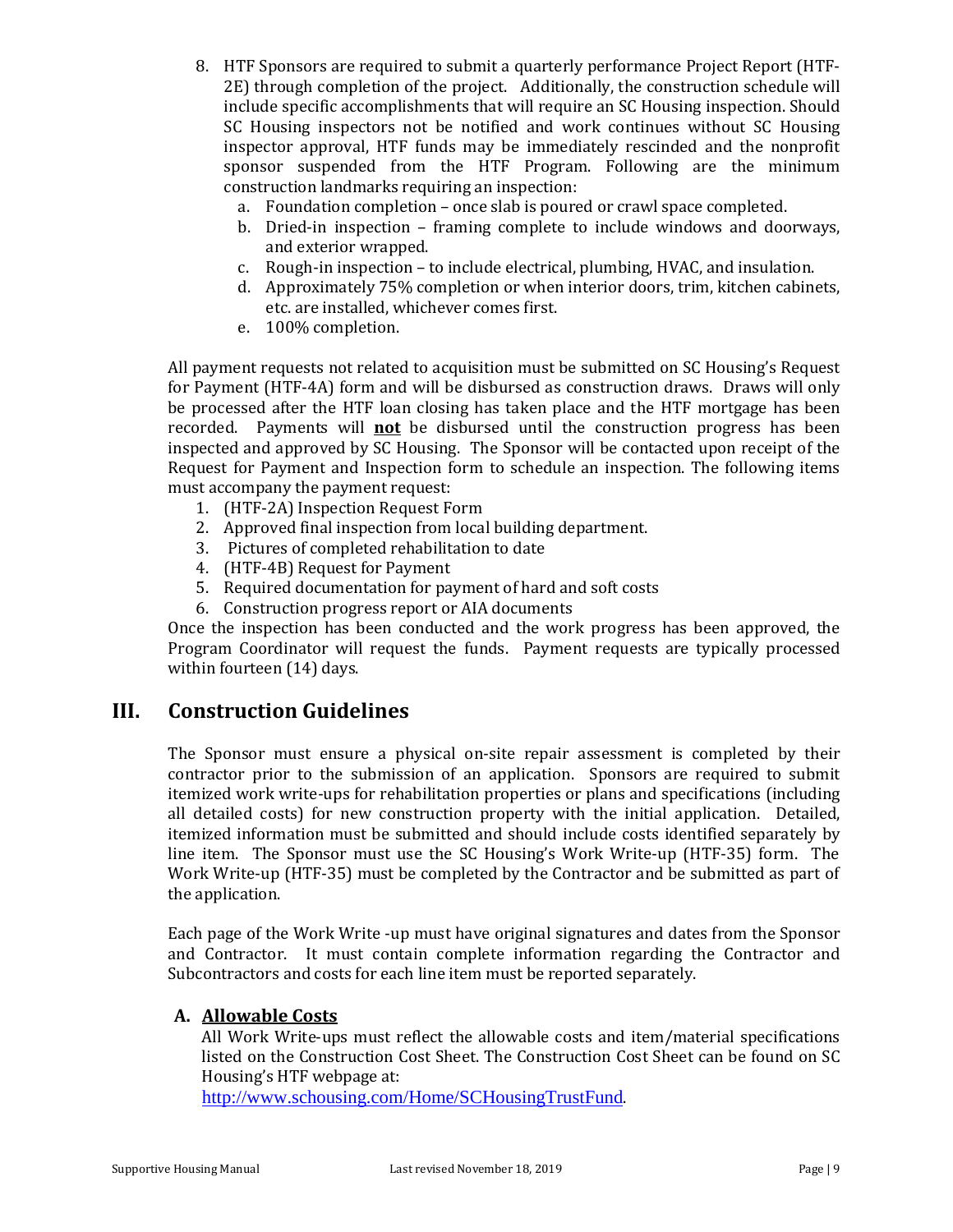Project Hard Costs: These costs include the *actual construction costs* needed to meet SC Housing and local construction standards and/or essential improvements such as the following:

- Electrical, plumbing, structural-related improvements
- Repair or replacement of range hoods
- Improvements for handicapped persons
- Repair or replacement of major housing systems that have failed
- General property improvements that are non-luxury improvements

Soft Costs: These costs are the *reasonable and necessary costs* related to the project hard costs. SC Housing will only allow and reimburse the following soft costs:

- Building permit fee(s)  $-$  A copy of the paid invoice/receipt must be provided before construction work begins. It must clearly show the governmental department that issued the permit and how much was paid for the permit
- Landfill fee up to \$400 A copy of the original invoice/receipt is due with the final inspection request (HTF-2A). Landfill fees are not allowed on projects with roof replacement only. Landfill fees can include reasonable cost for labor.
- Portable Toilet fee up to  $$150 A$  copy of the original invoice/receipt is due with the final inspection request (HTF-2A). The expense must be approved by inspector and required by locality or scope of project. A photograph of portable toilet on site is required for payment.
- Dumpster fees up to \$400 An original invoice/receipt is due with the final inspection request (HTF-2A). Dumpster fees are not allowed on projects for roof replacement only. A photograph of dumpster on site required for payment.

A cost submitted without the invoices/receipts stated above will not be processed for payment. Staff is not responsible for reminding Sponsors to submit invoices/receipts. Once a project is closed out, Sponsors may not submit invoices/receipts for payment.

#### **B. Prohibited Costs**

HTF funds cannot be used for operations of the facility. Committed, ongoing, long-term funding to cover facility operations must be submitted with the application.

With the exception of its Developer Fee, the Sponsor may not pay any of its administrative costs with HTF funds. The following costs are prohibited:

- Business License Fee/Renewal Fee
- Contractor License Fee/Renewal Fee
- Relocation expenses of residents
- Costs associated with record keeping
- Storage Fees
- Tools and Equipment
- New Appliances
- Additions to an existing structure
- Mold assessment, mold sampling, mold treatments, mold prevention, mold abatement, mold remediation, mold removal, etc.
- Relocations expenses of residents
- Blue prints or plans.

#### **C. Cost Reasonableness**

SC Housing will perform a cost reasonableness evaluation of the proposed rehabilitation and may adjust the requested funds amount based on a review and an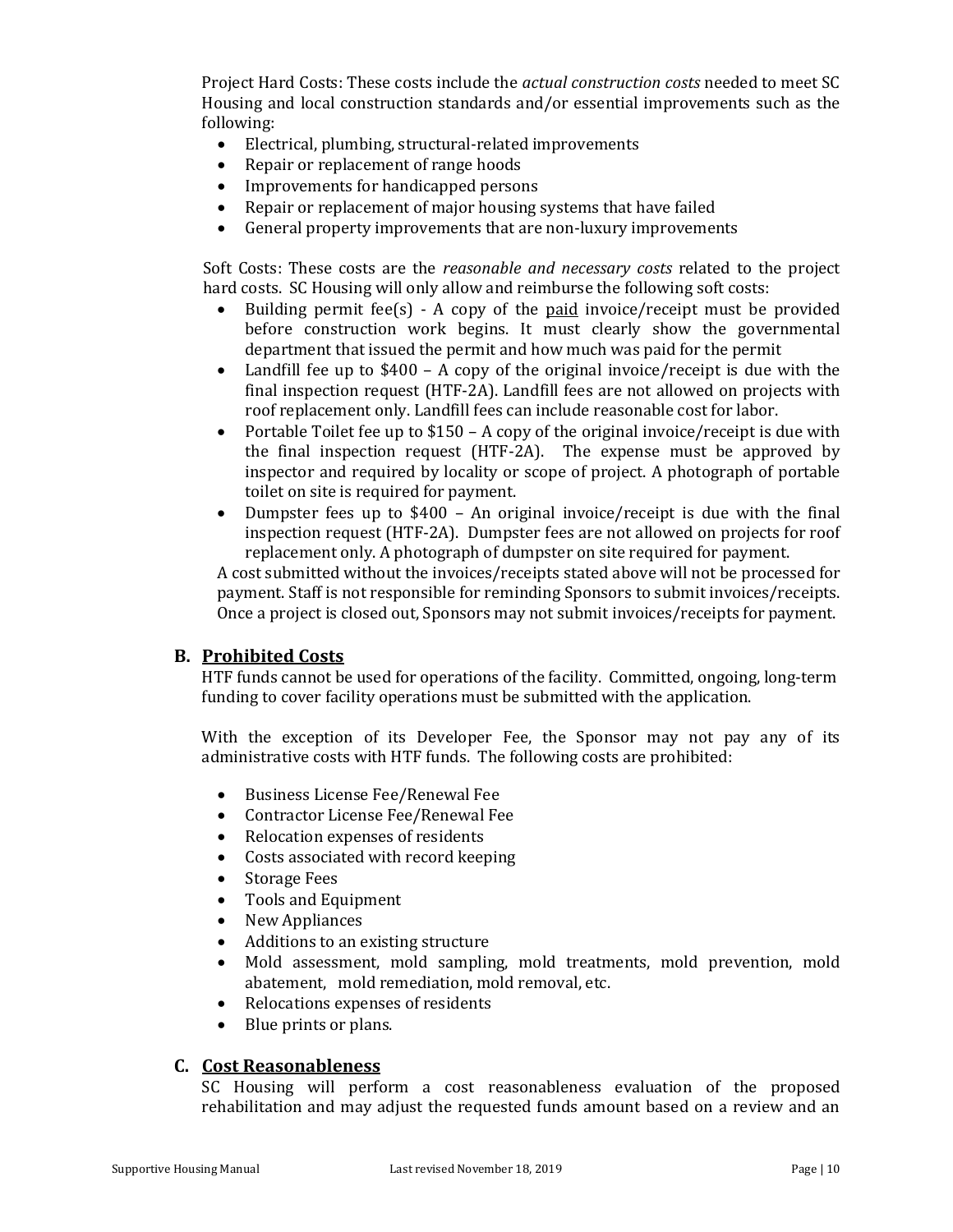inspection of the property. Sponsors are strongly encouraged to ensure applications submitted are cost reasonable to prevent such adjustments or a rejection of the application.

#### **D. Contractor Standards**

The Contactor hired to complete the work must be a General Contractor (BD, LB, UB) or a Residential Builder (RBB, RBW). All subcontractors hired for an OOR repair must have an appropriate trade license from the SC Dept. of Labor Licensing and Regulation and/or DHEC. The Contractor and all subcontractors must have:

- An "ACTIVE" status with LLR or DHEC;
- Surety Bond on File with LLR;
- An effective \$1 million General Liability insurance policy; and
- A Worker's Compensation policy.

#### **E. Construction Standards**

Sponsors must adhere to any written standards developed by SC Housing and to all federal, state, and local standards.

The Sponsor must engage in a written agreement/contract with its Contractor that specifically acknowledges SC Housing standards. The Contractor(s) must provide all labor and materials and all work must be in compliance with the 2018 International Residential Code (IRC) and all state and local revisions. The Contractor must contact the building code official within the locality in which the proposed construction is to be undertaken and obtain any required permits. The locality's building inspector must review the Work Write-ups and ensure all code and local requirements are being met with respect to the work being undertaken.

Additionally, SC Housing requires the work to rehabilitation work to comply with the following:

- All work shall be performed and completed in a manner supported by the manufacturer's specifications, standard construction practices, and/or recognized building codes.
- All work performed shall be "finished" work. For example, if a door unit is specified for a bedroom then that unit shall be finished to match an existing unit whether it is stained/finished or painted, and a lockset installed.
- All material used shall be new, in good condition and of standard grade.
- All work regarding handicapped accessibility must meet the requirements of ANSI Section A117.1

#### **F. Mandatory Design Criteria**

The following mandatory design criteria must be included in the project design for:

#### **All Project Types:**

- 1. Window coverings for each window must be installed. Metal blinds are not permitted.
- 2. All kitchen cabinets shall be constructed with solid wood or plywood stiles, rails, doors and drawer fronts. All cabinets will conform to the performance and fabrication requirements of ANSI/KCMA A161.1-2000 and bear the KCMA Certification Seal.
	- a) Drawers must have dual slide tracks.
	- b) Accessible cabinets with removable fronts must be manufactured to be removable with only a screwdriver.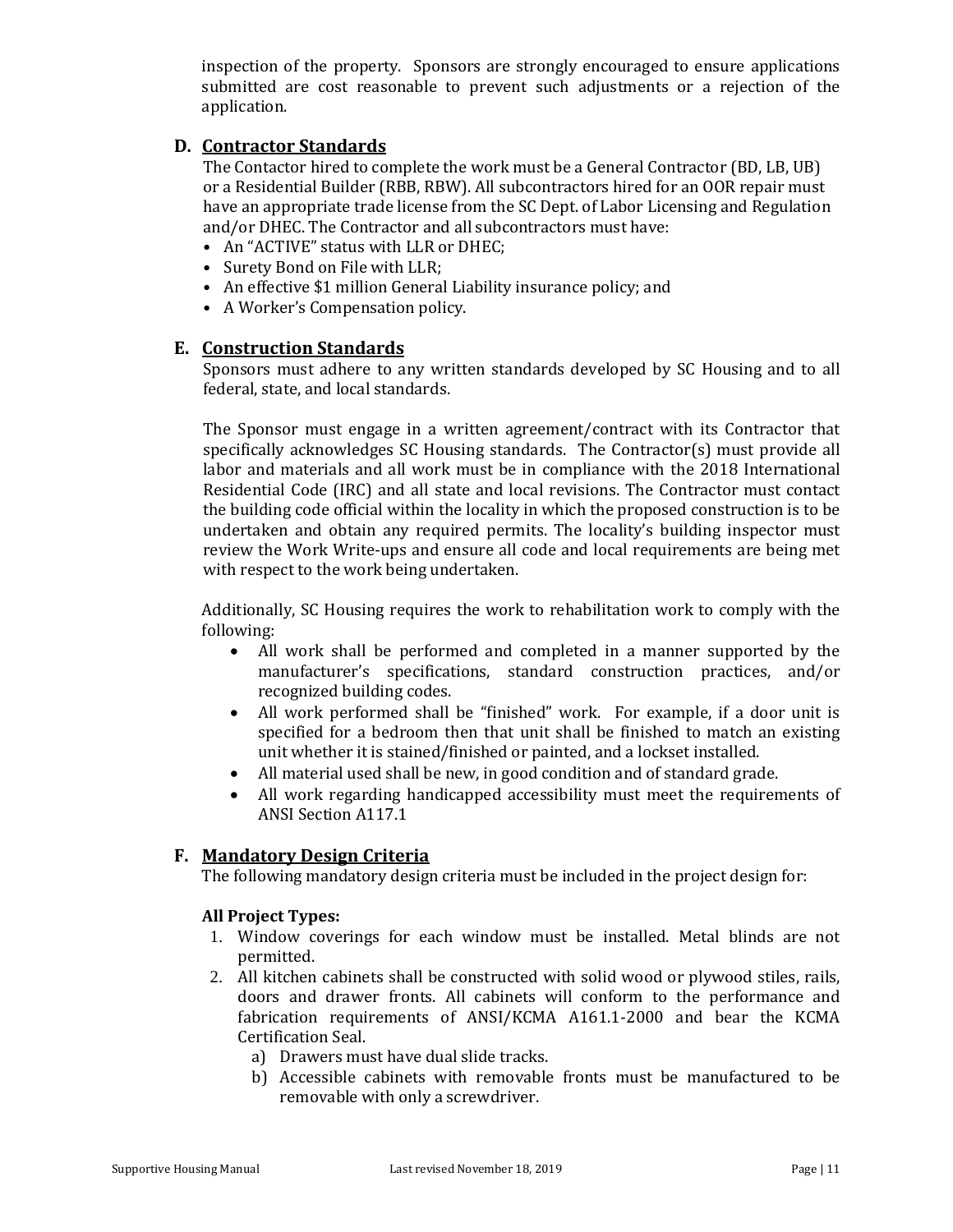c) Site built cabinets are prohibited.

- 3. All kitchen sinks must be a minimum of eight (8) inches deep; with the exception of ADA units.
- 4. All windows and exterior doors must be Energy Star rated for zone south central be of high quality, durability and must be installed per manufacturer's requirements to achieve at least a 20 year warranty. Developments are required to provide the Authority a written manufacturer warranty confirming a 20 year minimum warranty has been acquired for the windows and exterior doors.
- 5. All exterior doors must be Energy Star metal-clad or fiberglass doors and must:
	- a) Metal clad steel edge doors and frames are acceptable for use in firewalls only.
	- b) Provided door manufacturers data sheet (s) with plans.
	- c) Be side hinged.
	- d) Be a minimum of 3-0 in width (34" clear width).
	- e) Be paneled.
	- f) Have a rot proof jamb.
	- g) Include a peephole on main entry door.
	- h) Have a thumb latch/ lever style deadbolt lock.
	- i) ADA accessible doors at common areas and Type A units must:
		- i. Have a maximum threshold height of  $\frac{1}{2}$ "
		- ii. Have ADA lever hardware.
		- iii. Include a peephole a maximum of 48" AFF at primary unit entry door only.
		- iv. Have spring hinges at the unit's primary unit entry door only.
	- j) Primary unit entry doors must have a minimum roof covering of 3'w x 5'd with corresponding porch/pad or be located in the breezeway.
	- k) Exterior full glass doors must have blinds between the glass provided by the door manufacture.
	- l) Exterior half lite doors must have blinds between the glass provided by the door manufacture.
	- m) High quality vinyl sliding glass doors are acceptable for use at the back door to the patio or deck and must:
		- i. Have multi point locking hardware keyed alike.
		- ii. Include costal hardware.
		- iii. Have blinds between the glass provided by the door manufacture.
- 6. All retention and/or detention ponds must be fenced. The storm water retention/detention basin design, maintenance and management shall be the sole responsibility of the owner/developer and shall be in strict accordance with all applicable federal, state, local and environmental regulations governing storm water retention/detention basins.
- 7. All units must have an Energy Star rated ceiling fan and light fixture located in the living room and all bedrooms with the light and fan being wall switched separately.
- 8. Overhead lighting is required in all bedrooms, bathrooms, laundry rooms, closets, and storage rooms and to be wall switched.
- 9. Exterior lighting is required at each unit entry door and to be wall switched by door unit. Buildings with conditioned interior corridors with access doors at each end with 24/7 "House" lighting are exempt from this requirement at the unit main entry door only.
- 10. Fluorescent lighting or LED lighting is required in the kitchen.
- 11. All units pre-wired for telephone with jacks installed in the living room and one per bedroom.
	- a) All telephone lines must be toned and tagged properly to each unit.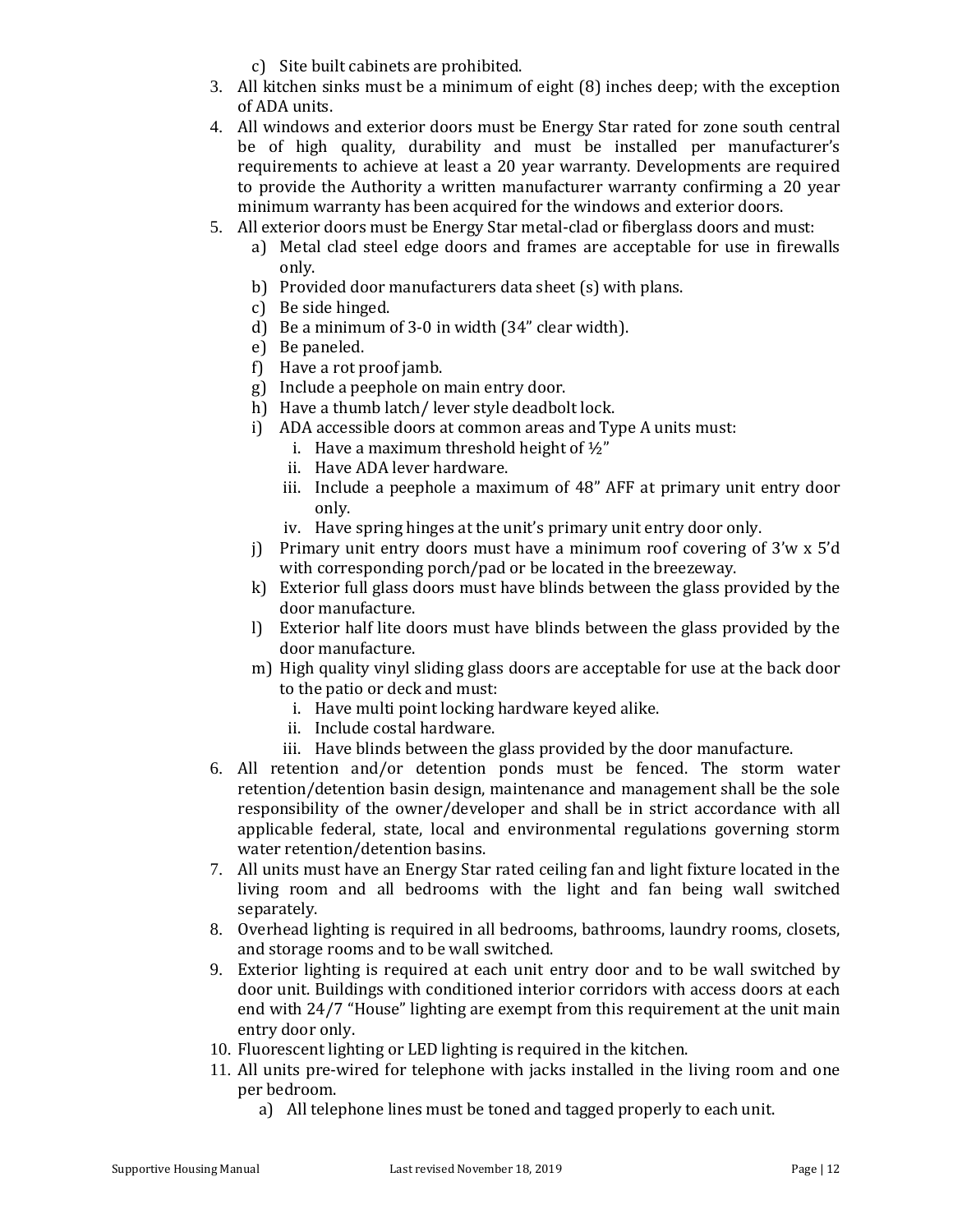- b) Each building must have a telephone termination and demarcation box for telephone vendor connection.
- 12. All units pre-wired for cable television with jacks installed in the living room and one per bedroom.
	- a) All cable lines must be toned and tagged properly to each unit.
	- b) Each building must have a cable termination and demarcation box for cable vendor connection.
- 13. All roofing to be installed in accordance with the current IBC/ IRC Chapter 9. Roofing materials shall be anti-fungal shingles with a minimum 25-year warranty. The following Energy Star appliances must be provided in each unit: Full sized refrigerator-freezer, with ice maker, having a minimum size of fourteen (14) cubic feet.
- 14. At a minimum, fifteen (15) SEER HVAC units must be installed. All refrigeration lines must be insulated. All projects must have central heat and air. Window units are not allowed for any development type.
- 15. Each unit must be equipped with a 5 lb. ABC rated dry chemical fire extinguisher readily accessible in the kitchen and mounted to accommodate handicapped accessible height in accessible units.
- 16. Sites located in a Radon Zone-1 (highest level) will require Radon Resistant New Construction Practices. Rehabilitation projects must meet the Radon Mitigation Standards as required by the Environmental Protection Agency. Check applicable federal, state, and local building codes to see if more stringent codes apply.
- 17. Metal flashings must be installed behind on top of and below all veneer material changes.
- 18. Metal flashing or 20 mil polyethylene when used in conjunction with a selfadhering polyethylene laminate flashing, must be installed above all exterior door and window units.
- 19. Exterior wall insulation must have an overall R-13 minimum for the entire wall assembly and roof or attic insulation must have an R-30 rating minimum; and floor and/or crawl space R-19.
- 20. Tub/shower units must have minimum dimensions of 30-inch width by 60-inch length and be equipped with anti-scald valves. All shower units without a tub must have minimum dimensions of 30-inch width by 48-inch length (ADA approved shower). All tubs in designated handicap accessible units must come complete with "factory-installed grab bars".
- 21. Mirror length must extend to top of vanity backsplash with top of mirror a minimum of 6'-0" above finish floor. Framed decorative mirrors or recessed medicine cabinets with mirrors are allowed with a minimum size of 14" x 24" and must be hung with the top of mirror a minimum of 6'-0" above finish floor. Vanity cabinets or a medicine cabinet shall be provided in all units. All cabinets in designated handicap accessible units must be installed at ADA mounting heights.
- 22. Low flow water saving features must be used; showerheads 2.0 GPM, kitchen faucet 2.0 GPM, bathroom faucets 2.0 GPM, toilets 1.6 GPF and will have manufacturer's data sheet submitted with plans.
- 23. All units must be equipped with an energy efficient rated hot water heater with energy factor of 0.68 for gas or 0.93 for electric and will have manufacturer's data sheet submitted with the plans.
- 24. Water heaters must be placed in drain pans with drain piping plumbed to disposal point as per the latest approved addition of the International Plumbing Code.
- 25. Pipe all Water Heater Temperature & Pressure (T&P) relief valve discharges to disposal point as per the latest approved edition of the International Plumbing Code.
- 26. Water heaters placed on a stand must be secured to the wall.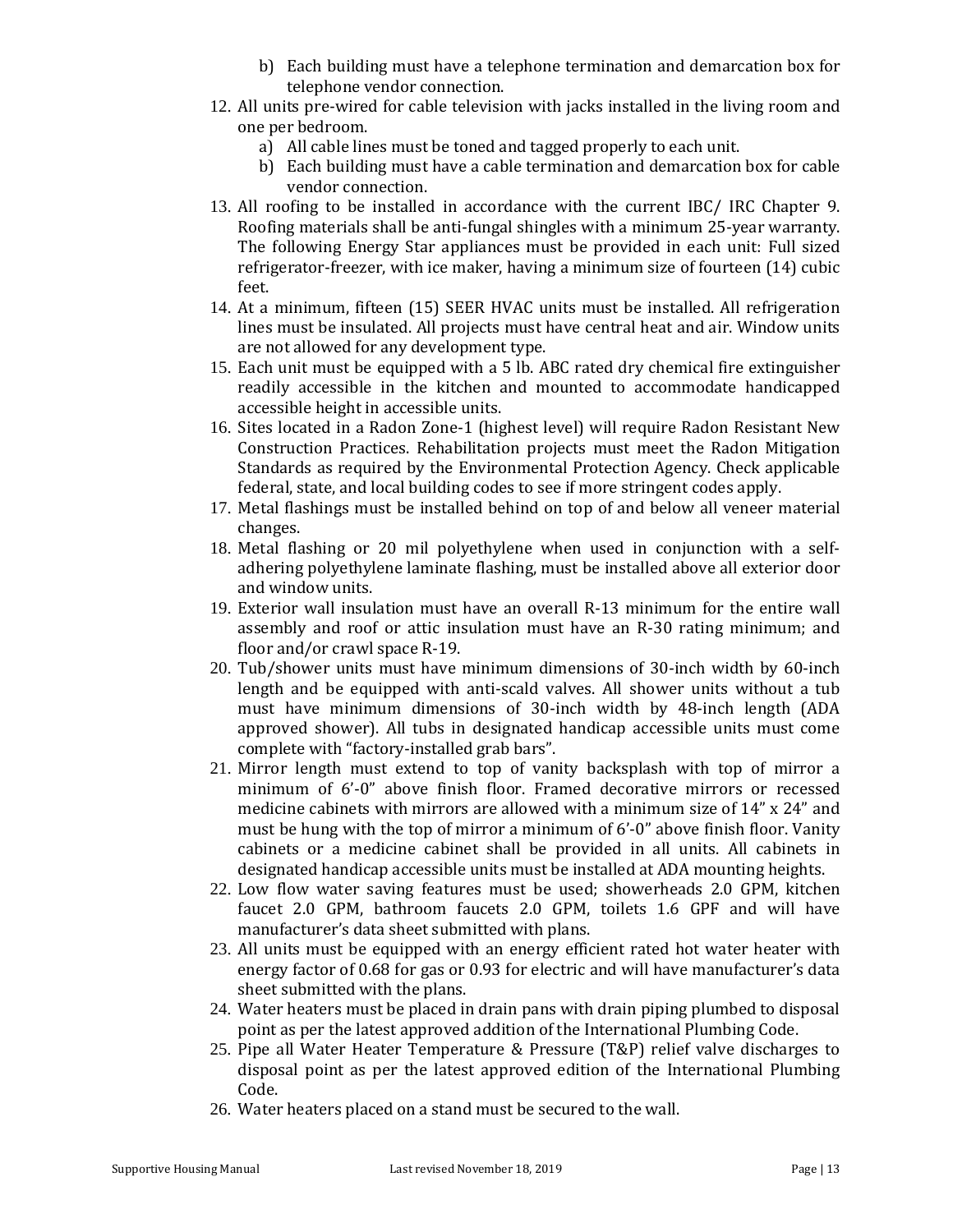- 27. Wide window and door trim should be used to accent siding. If horizontal banding is used between floor levels, use separate color tones for upper and lower levels. If possible, use horizontal and vertical siding applications to add detail to dormers, gables, and extended front facade areas.
- 28. All attics must be vented.
- 29. Carpet and Resilient flooring materials shall comply with FHA-HUD Use of Materials Bulletin No. 44d.
- 30. The exterior of the home/structure to be finished above foundation of brick / stone veneer with vinyl siding of .044" or better or fiber cementitious siding.
- 31. No exterior wood finishes may be used.
- 32. All exterior trim to be covered in paint or vinyl covered coil stock or consist of fiber cement or vinyl composites.
- 33. Fascia must be covered with paint or vinyl covered coil stock, fiber cement or vinyl composite.
- 34. Soffits must be vinyl, vinyl covered aluminum, fiber cement or vinyl composite and perforated as required.
- 35. Exterior ceilings must be vinyl, vinyl covered aluminum, fiber cement or vinyl composite.
- 36. Exterior steps, porches or patios will be constructed of brick with concrete slab or deck.
- 37. Multi story second, third, or fourth floor elevated porch or patio may be constructed utilizing composite materials and constructed in such a manner that no wood is exposed. Concealment of wood shall be with composite materials such as vinyl covered coil stock, vinyl 1x's composite 1x's, cementitious board etc. Applies to rehabilitation projects with authority approval.
- 38. Public use stairway components, such as stringers, treads, and risers must be constructed from galvanized steel (field painted) and/or concrete. Handrails and pickets must be constructed from galvanized steel (field painted) or aluminum, and be completely under roof cover.
- 39. Columns must be sized and loaded properly and consist of fiberglass, polyurethane or aluminum. Must be installed with stand offs, bases, caps and vents per manufacturer's recommendations. 4X4, 4X6, 6X6 etc. treated wood post wrapped with coil stock are prohibited. Steel post and treated post may be utilized if built up with cement trims.
- 40. Seamless 6" gutter and downspout systems complete with leaf guard system and concrete splash blocks will be supplied surrounding all residential buildings. No screen wire leaf guard systems allowed.
- 41. At a minimum, there must be ten 20 ft. of sod extending out from each exterior building wall. A lesser amount will be permitted if sod extends from building wall to property line or road.
- 42. The minimum bedroom size/SRO unit must be 120 square feet. The minimum bedroom square footage excludes the closet space.
- 43. The minimum square footage per unit based on the number of bedrooms per unit must be as listed in the table below. All of the units in the project must meet the minimum square footage per unit. SC Housing considers the square footage of an individual unit to be the usable living space measured from the interior wall to interior wall. The minimum number of bathrooms must be as listed in the table below as well. Bathrooms are defined as follows: One-half (½) bathroom contains a toilet and vanity with sink; Three-quarter  $(34)$  bathroom contains a toilet, vanity with sink, and a shower; and a full bathroom contains a toilet, vanity with sink, and a tub/shower combination. ADA units ONLY may have a roll in shower.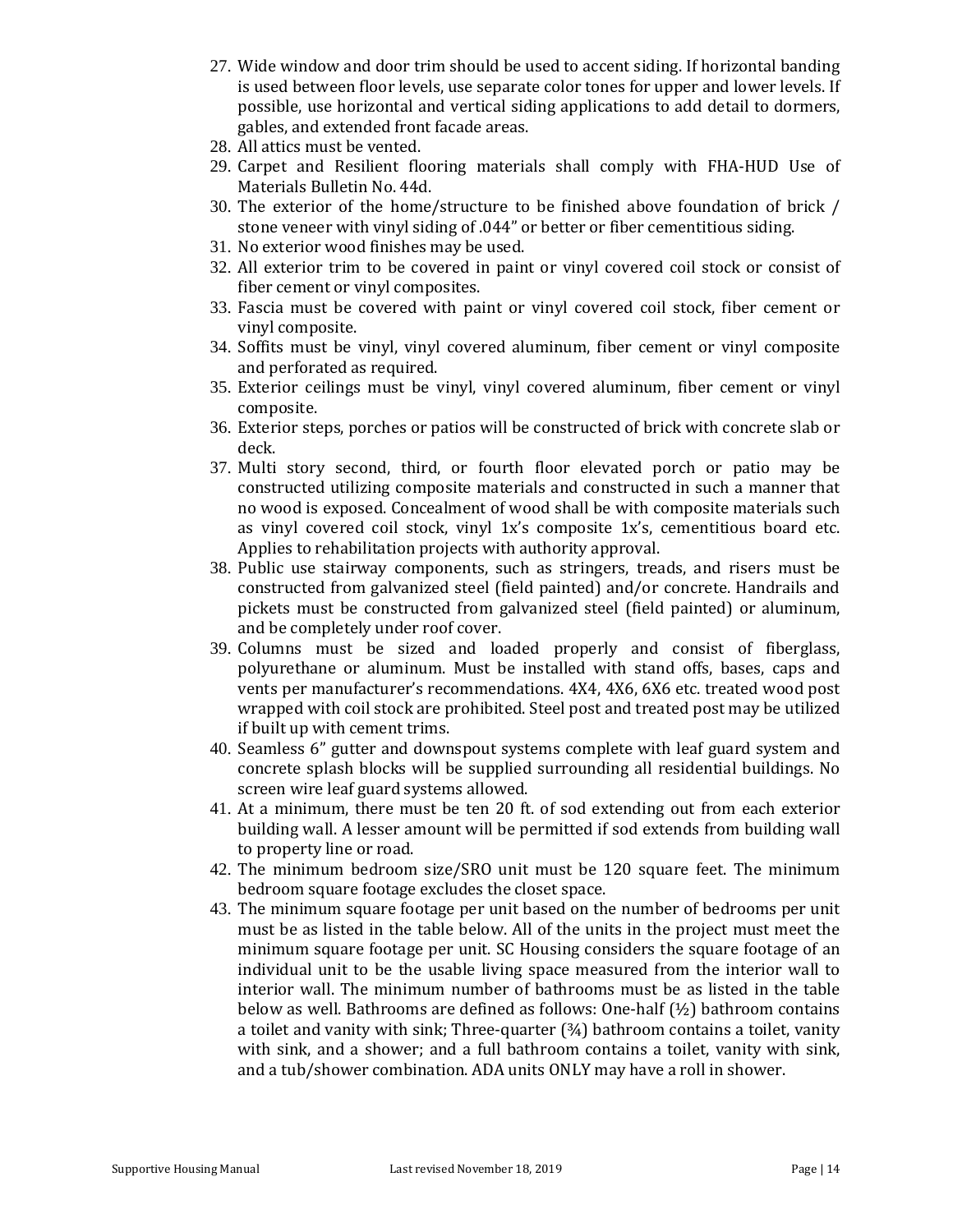| # of Bedrooms<br>per Unit | # of Bathrooms<br>per Unit                       | Minimum Sq.<br>Ft.<br>per Unit |
|---------------------------|--------------------------------------------------|--------------------------------|
| 0 Bedroom/Efficiency      | One (1) Full                                     | 550                            |
| 1 Bedroom                 | One (1) Full                                     | 750                            |
| 2 Bedroom                 | One (1) Full                                     | 950                            |
| 3 Bedroom                 | One $(1)$ Full & One $(1)$ Three-quarter $(3/4)$ | 1,100                          |
| 4 Bedroom                 | One $(1)$ Full & One $(1)$ Three-quarter $(3/4)$ | 1,250                          |

- 44. All SRO type projects must provide laundry facilities. There must be one (1) washer and one (1) dryer per five (5) SRO units.
- 45. There must be a furnished, minimum 200 square foot designated room/space for Supportive Services staff to conduct training/counseling. Note: For projects that will be a single family house only, and occupied by persons who are related, such as a family, the designated room/space for training/counseling can be contained within the unit, i.e. a bedroom or enclosed porch used as office space or the dining room used for a meeting area.

#### **All New Construction Projects:**

- 1. All HVAC air handlers and hot water heaters must be contained within the conditioned space of the unit/building. These may not be located in the attic or crawl space.
- 2. Washer/dryer hookups in all units. Hookups for stackable washer and dryers may only be installed in elderly units.
- 3. All elderly projects will be one-story structures, or if greater than one story, all stories will be accessible by elevators.
- 4. All sidewalks and walkways shall be a minimum of 36" in width and made of concrete and shall provide access to all parking spaces, front entryway doors, common amenities and driveways and shall be ADA compliant. Where ADA accessible routes, walkways, etc. are required within the development, clearly marked ramps, crosswalks, signage, etc. shall be furnished in accordance with ADA regulations.
- 5. Sliding glass doors are prohibited.
- 6. Water closets must be centered, at a minimum, 18 inches from sidewalls, vanity/lavatories and bath tubs.
- 7. Roof pitch to be a minimum of 4/12.
- 8. Slab constructed homes / structures. Slab will be elevated a minimum of 16" above fished grade on all elevations.
- 9. Slab foundations will consist of brick / stone veneer at a minimum height of 16" above finished grade on all elevations.
- 10. Crawl space constructed home/structures will have a minimum of 30" clearance from the bottom of the lowest structural floor system framing member to grade.
- 11. Crawl space foundations will consist of brick / stone veneer at a minimum height of 16" above finished grade on all elevations.
- 12. Wall Framing: Sound proofing or sound batt insulation is required between the studs framing in party walls. A sound rating of STC 54 is required.
- 13. All new construction projects must submit a complete site specific soils report and boring site plan at the time of submission of final plans and specifications, bound within the project specifications. The soils report and boring site plan must reflect the results of laboratory tests conducted on a minimum of one (1) soil boring per planned building location and a minimum of one (1) soil boring at the planned paved area of the project. A registered professional engineer or a certified testing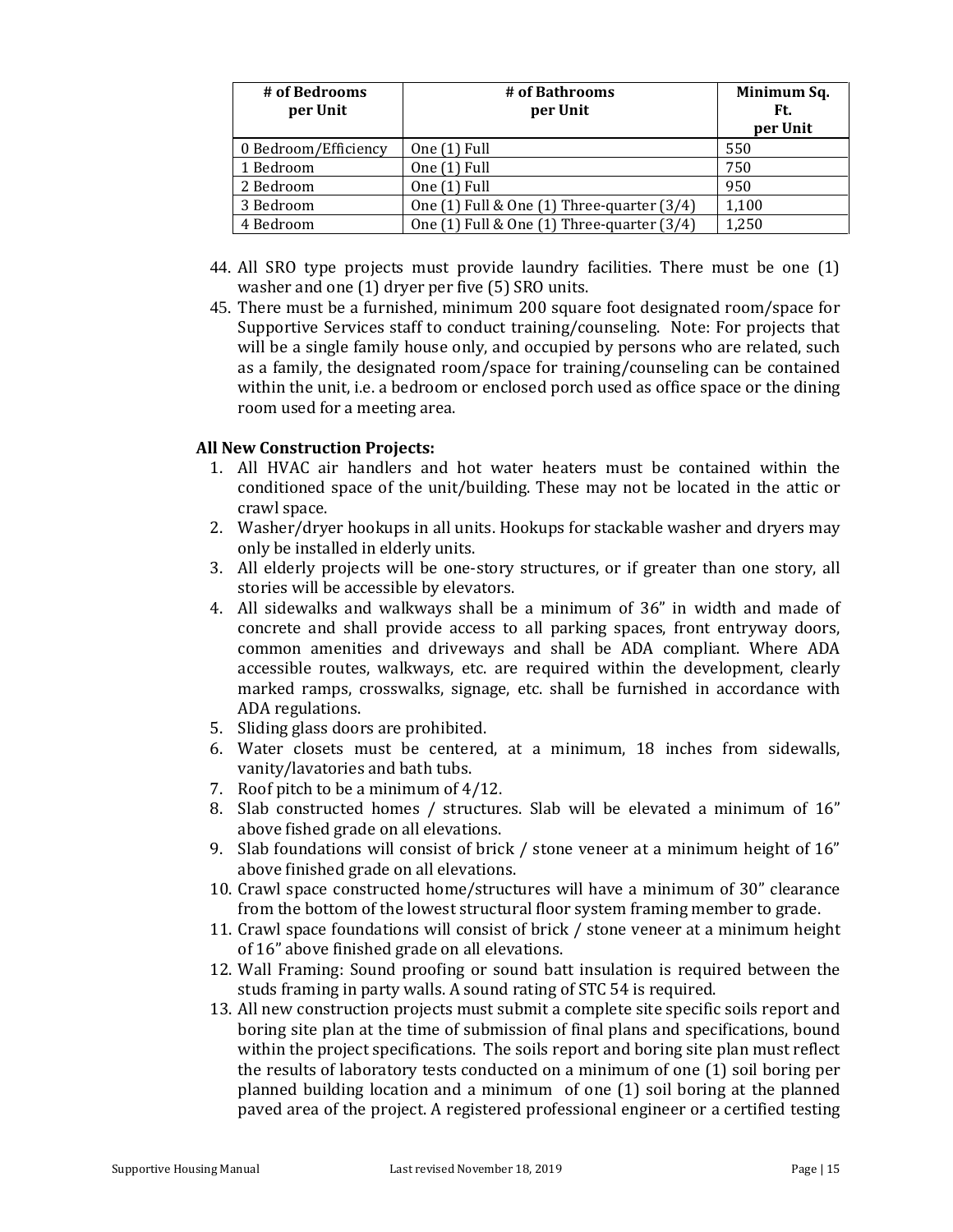agency with a current license to practice in the State of South Carolina must prepare the report.

14. Projects must have concrete driveways, curbing at street and front entry walkways. In the case of new infill scattered site projects, drainage swales will be allowed along the front (street side) in lieu of curbing at the street.

#### **All Rehabilitation Projects:**

Any of the following mandatory items (not to include repainting of the entire unit) replaced on or after January 1, 2012 are not required to be replaced as part of the rehabilitation.

- 1. Replace and install new flooring in each unit. At a minimum, tile must be VCT or better.
- 2. Entire unit (all rooms and ceilings) must be repainted.
- 3. New bathroom fixtures must be installed to include the following:
	- a) New tub and new shower, re-glazing not allowed. Three piece surround insert is acceptable. All caulking must be replaced.
	- b) Replace sink, vanity and plumbing fixtures with new. Vanity to include, at a minimum, a pull out drawer and/or storage area.
	- c) New toilet
	- d) Install new re-circulating exhaust fan
	- e) Install new water supply valves
- 4. New kitchen fixtures must be installed to include the following:
	- a) Dual track sliding drawers
	- b) New double sink and plumbing fixtures. All kitchen sinks to be a minimum of eight (8) inches deep.
	- c) New stove with re-circulating exhaust fan
	- d) New Energy Star rated refrigerator, with ice maker that is a minimum of 14 cubic feet
	- e) Install new water supply valves.
- 5. New Energy Star hot water heaters with an energy factor greater than 0.61 for gas or 0.93 for electric.
- 6. Replace all windows that are not Energy Star with either vinyl or aluminum windows that are Energy Star.
- 7. Units with existing washer/dryer connections must replace and install new water supply fixtures and valves.
- 8. All elderly acquisition/rehabilitation projects may have more than one-story, provided that existing elevators, receiving regular maintenance, are in good working condition as of the Application submittal date and service all upper level rental units. Those projects without existing elevators will be required to install elevators.
- 9. Window blinds and exterior window screens to be replaced if damaged or missing.
- 10. Existing family projects must replace all bi-fold and sliding doors with hinged doors except for bi-fold and sliding doors in place at existing or elderly projects as long as they are functioning properly.
- 11. Replace all damaged and worn exterior and interior doors, jambs, frames, and hardware. Exterior doors must be Energy Star.
- 12. Rehabilitation projects adding any new building foundations must submit a foundation specific soils report. The soils report and boring site plan must reflect the results of laboratory tests conducted on a minimum of one (1) soil boring per planned building location and a minimum of one (1) soil boring at the planned paved areas of the project. A registered professional engineer or a certified testing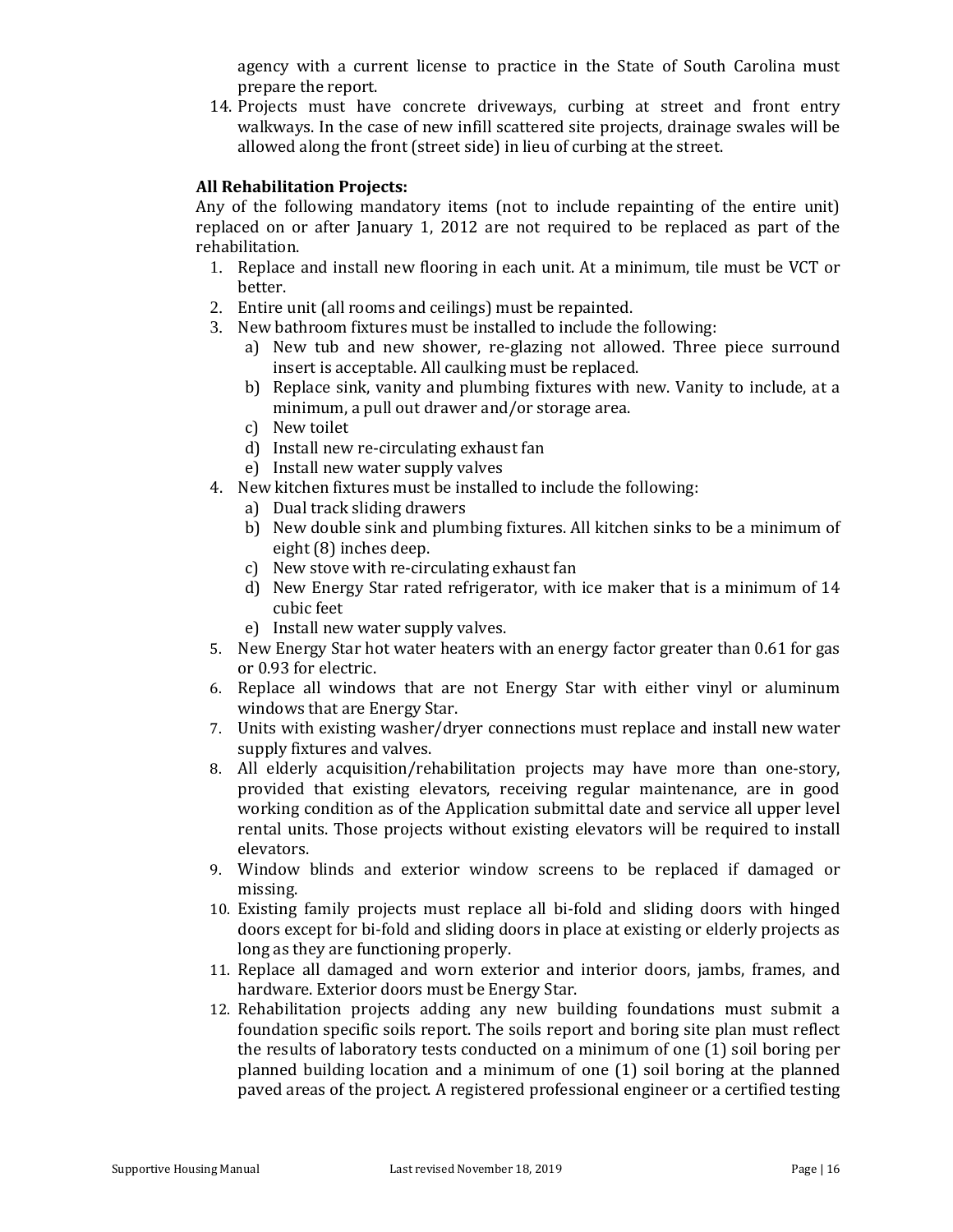agency with a current license to practice in the State of South Carolina must prepare the report.

#### **G. Inspection Process**

SC Housing Inspectors schedule inspections in the most efficient and timely manner possible. Inspectors will do their best to make appointments that satisfy all individuals involved. Inspections are typically scheduled on Mondays and conducted Tuesday-Friday. Ongoing "special requests" will not be honored. The Sponsor and contractor must be present for all inspections.

SC Housing Inspectors must be permitted to communicate with all parties involved in the repair project at any time.

#### **H. Changes to Project after Work Write-up Approval:**

Any changes to the scope or cost of the work after the Sponsor receives an approved initial Work Write-up must be communicated with the inspector, submitted in writing and approved by SC Housing. The Sponsor must submit a completed, signed Change Order Request (HTF-2C) form that is signed by the Sponsor and the Contractor.

SC Housing's inspector will review the proposed Change Order and either approve or deny the request. SC Housing will communicate its decision to the Sponsor in writing. SC Housing may revoke a portion or the entire award if a Sponsor makes changes to the project without prior approval.

A request to change the Contractor must be substantiated and involve extenuating circumstances. The Sponsor must submit another initial inspection request along with a new Work Write-up executed by the new Contractor(s) following all the previous guidelines. SC Housing will review the requested Contractor change to determine if it will be allowed and conduct an inspection of the project. If a Contractor change is approved by SC Housing, the 12 month timeline for completion of the project is still in effect.

### **IV. Income and Property Standards during the Compliance Period**

The Housing Trust Fund program is designed to increase the supply of permanent affordable housing. Enforcement of the Compliance Period will be accomplished using a mortgage and promissory note.

Sponsors must re-certify tenant's household income annually. Rent and income limits are adjusted annually. Sponsors may obtain updated information from the SC Housing's web site at[: http://www.schousing.com/Home/PartnerIncomeLimits.](http://www.schousing.com/Home/PartnerIncomeLimits)

Additionally, Sponsors are also responsible for maintaining the property in compliance with Uniform Physical Condition Standards and should routinely inspect the units to ensure that tenants are maintaining the unit and that all needed repairs have been reported.

SC Housing reserves the right to inspect the property, review property and tenant records and management policies and procedures to determine compliance with rent and income restrictions and to verify that the property is being maintained in accordance with Uniform Physical Condition Standards and any other requirements of the HTF program.